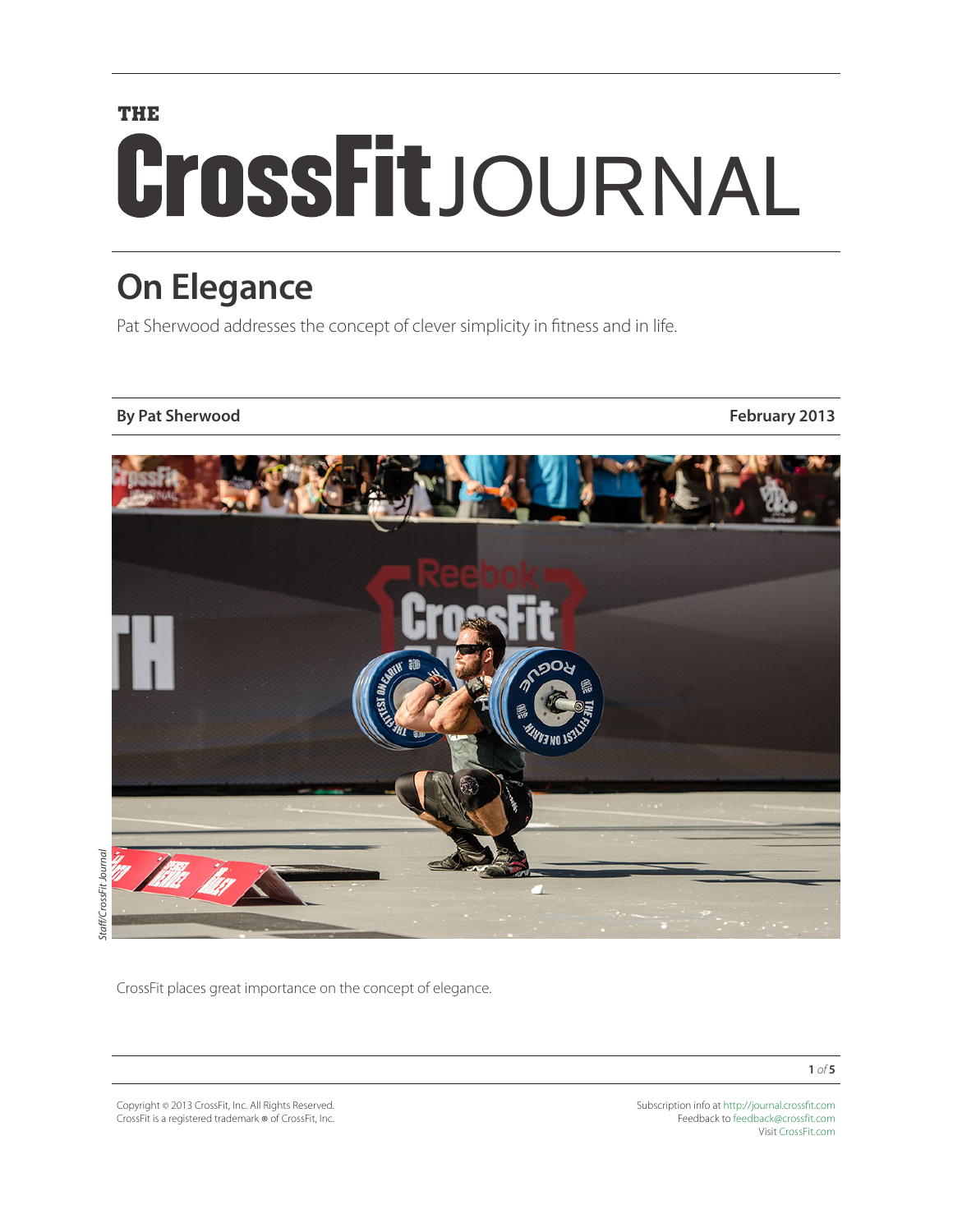In my pre-CrossFit life, I only associated the word elegant with "fancy." I was half right. Fancy is shorthand for the first two definitions:

1. Tasteful in dress, style or design.

2. Dignified and graceful in appearance, behavior, etc.

Yet there's another definition with which I was unfamiliar:

3. Cleverly simple; ingenious. As in an elegant solution to a problem.

I'm now in love with the third definition.

#### **Fitness Is …**

Coach Greg Glassman is a math guy, and, as it turns out, math guys like elegance. Two mathematicians can solve the same problem, but the one to arrive at the shortest and thereby most elegant—solution will be celebrated. Think of Einstein's equation:  $E = mc^2$ . With just five symbols, Einstein summarized an entire scientific paradigm shift.

Once you're aware of the third definition of elegance, you'll see it over and over again in CrossFit.

Let's start with Coach's equation for fitness:

Perform constantly varied functional movements at high intensity.

How incredible is that equation?

In just a few words, Coach described what no one ever had: how to get people fit. It's beautifully concise while still accurate, and it makes it clear that there are just three knobs to crank when trying to attain elite fitness: variation, movement and intensity. It doesn't get any simpler than that, and yet the few words belie the importance of the information. No one had ever thought of this before and then managed to summarize it so succinctly.

Coach's definition of fitness is similarly elegant:

Fitness is work capacity across broad time and modal domains.

Anyone who has researched CrossFit's definition of fitness, listened to Coach on videos, or attended a Level 1 Certificate Course knows the depth of this seemingly simple definition is profound, revolutionary and unparalleled in the entire history of the fitness industry.



*Just because it's simple does not mean it's easy.*

Copyright © 2013 CrossFit, Inc. All Rights Reserved. CrossFit is a registered trademark ® of CrossFit, Inc.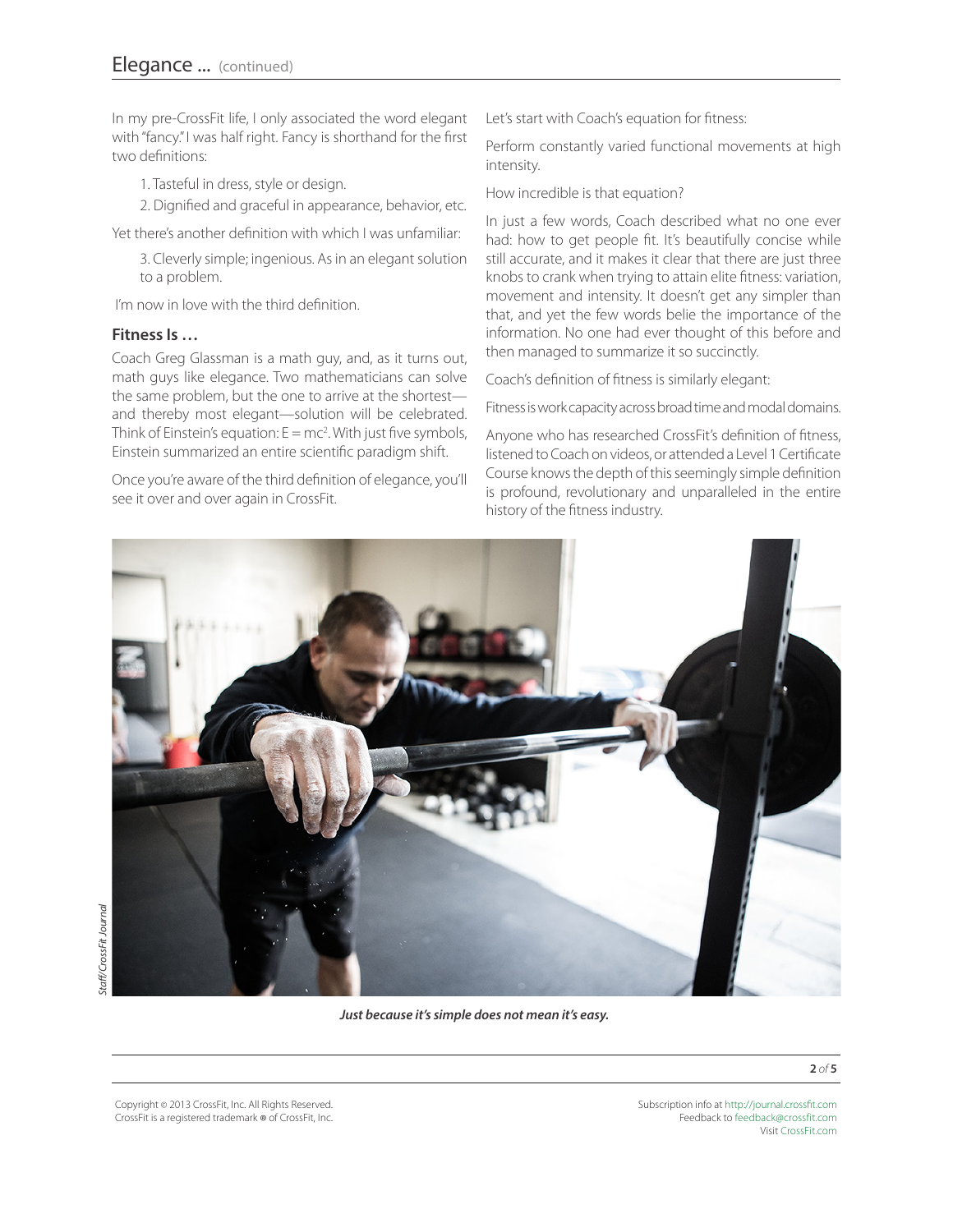

staff/CrossFit Journal *Staff/CrossFit Journal Staff/CrossFit Journal*



itaff/CrossFit Journal

*There's magic in the movements—and elegance.*

For the first time, fitness has been defined in a way that is quantifiable. Subjective definitions filled with loose terminology like "feeling good" or "the act of being fit" have been replaced with the objective measurements of force, distance and time. With tools as simple as a scale, a tape measure and a stopwatch, one can assess performance with great precision. Conducting such measurements over broad time and modal domains yields the first scientific assessment of fitness.

# Eat meats and vegetables, nuts and seeds, some fruit, little starch, and no added sugar.

What about nutrition? Bypassing all complexity, the truth is that eating well, for both athletic performance and longevity, is shockingly simple:

Eat meats and vegetables, nuts and seeds, some fruit, little starch, and no sugar. Keep intake to levels that will support exercise but not body fat.

Countless books are written on the subject every year, each containing hundreds of pages of information, recommendations and guidance that may or may not be effective. CrossFit's prescription contains everything we have found necessary to include in two beautiful sentences.

#### **Magic in the Movements**

Elegance is perhaps best on display in CrossFit's workouts, which tend toward couplets and triplets and precise prescriptions designed to maximize intensity. Let's take a look at the workout of the day, or more simply, the WOD. Here's a classic:

Diane

21-15-9 reps of:

225-lb. deadlifts

Handstand push-ups

**3** *of* **5**

Copyright © 2013 CrossFit, Inc. All Rights Reserved. CrossFit is a registered trademark ® of CrossFit, Inc.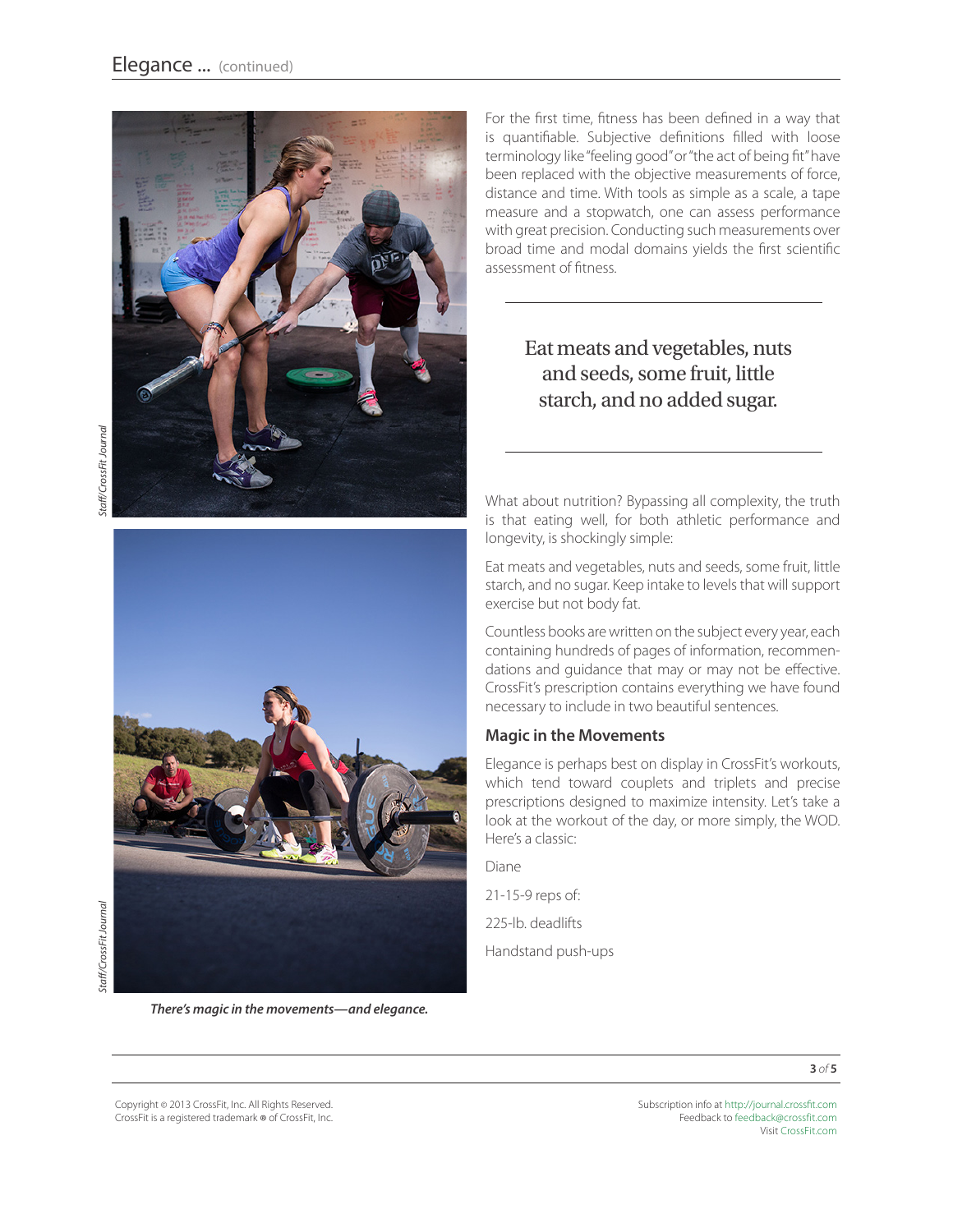The 21-15-9 rep scheme shows up in many classic CrossFit workouts. It has a certain beauty and functionality. If you can charge through 21 reps when fresh, then you just might be able to get through 15 on the second round, and 9 in the final round. The rep scheme allows athletes to maintain their intensity even as they fatigue.

Of course, if you're not Froning, Spealler or Thorisdottir, you may have to break up the reps into sets. Luckily, 21 can become 7-7-7 or 10-6-5. The 15 is ready for dissection into 8-7, 6-5-4, 5-5-5, or 3-3-3-3-3. The round of 9 can be 5-4 or 3-3-3.

Would you get fit if Diane were programmed as below?

19-5-17-3-1 reps of:

225-lb. deadlifts

Handstand push-ups

The workouts are the same in terms of total number of reps, movements and loading, and the second workout contains the same amount of work as the classic prescription.

#### So what's the problem?

The second workout looks like someone threw up on the page. It's not beautiful and it doesn't flow. There's nothing cleverly simple about it.

# Elegance is what happens when the clutter is removed and the essential ideas remain.

It's often been said that the magic is in the movements, and let's continue to look at Diane. There are only two movements: the deadlift and the handstand push-up. Combined correctly, they can wreck a man or woman.

The deadlift is a weightlifting pull from the ground. While it's a whole-body movement, the major emphasis is on the midline and posterior chain. The handstand push-up places its demands largely on the upper-body musculature of the shoulders and arms, with the midline again playing a stabilization role.

Even an element of inversion is thrown into the mix, requiring a degree of gymnastics capacity as well as flexibility, coordination, accuracy, agility and balance. Had a shoulder press been chosen instead of the handstand push-up, Diane would still be a great workout, but it would be distinctly different. Even though both are pressing movements involving similar musculature, the gymnastics element is a far superior choice in this specific instance.

The deadlift is relatively simple, but it's balanced by the complexity of the handstand push-up. While the former movement often favors a larger person and the latter a smaller one, their pairing requires competence in both areas and removes any advantages acquired by great skill in only one movement or the other.



*"Elegance is perhaps best on display in CrossFit's workouts, which tend toward couplets and triplets and precise prescriptions designed to maximize intensity." —Pat Sherwood*

**4** *of* **5**

Copyright © 2013 CrossFit, Inc. All Rights Reserved. CrossFit is a registered trademark ® of CrossFit, Inc.